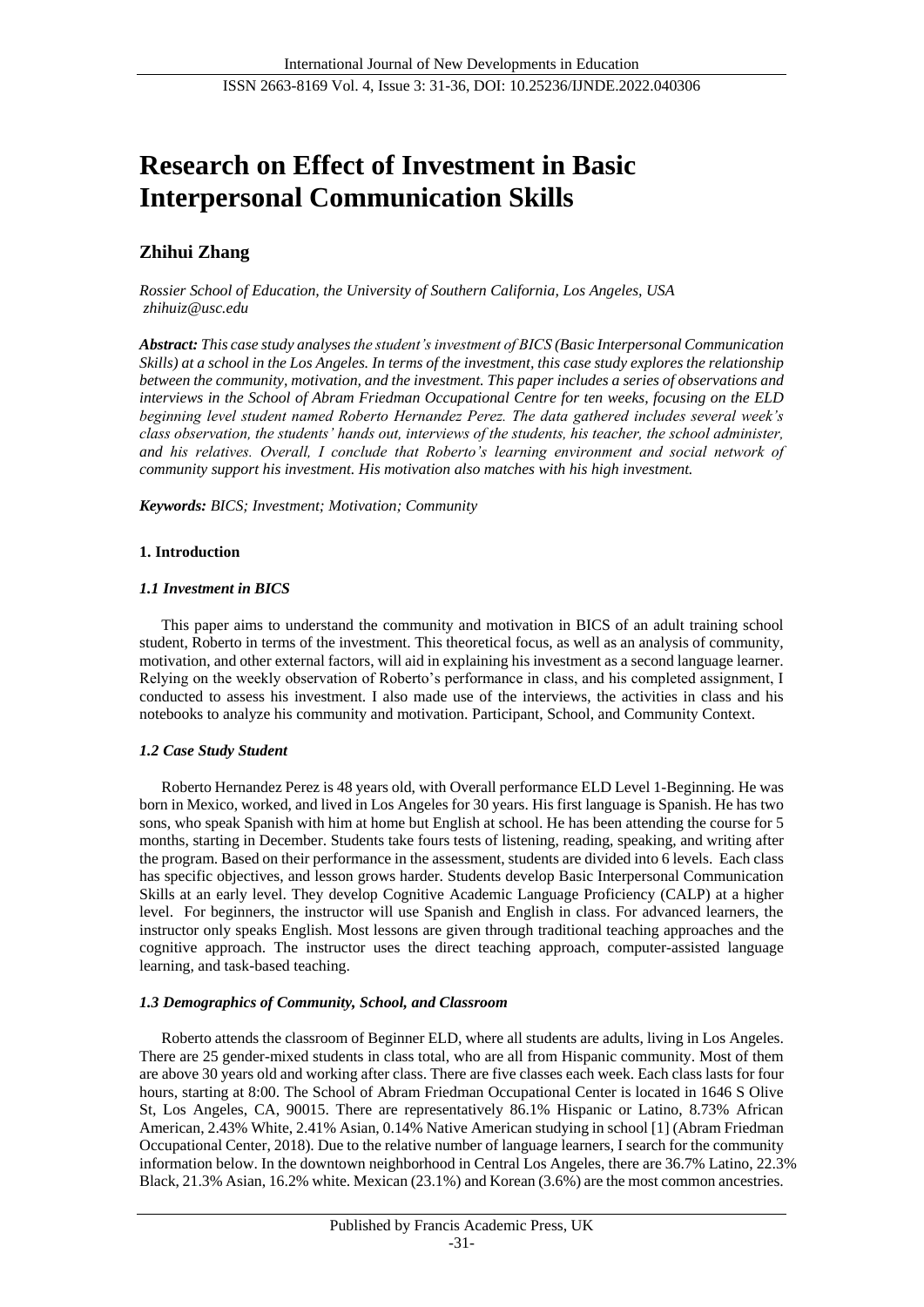With average household income \$15,003, the High percentage of residents over 25 years old with less than a high school diploma [4] (Los Angeles Times, n.d). Most students share a similar identity, language proficiency, background language, and discourse. The same level students make similar progress in language proficiency.

#### **2. Literature Review**

My theoretical focus is the investment of English proficiency in BICS as influenced by the community and motivation. BICS defined by Cummins, refers to basic interpersonal communication skills, which separates from the academic language proficiency. The conversational language skills discussed in this case study is the conversational fluency. It represents the ability to continue a conversation in familiar face-to-face situations, which involves use of high-frequency words and simple grammatical constructions. [2] (Cummins, 2005). As interpreted by Norton (2010), under the structure of sociologists, investment is the meaningful connection between a learner's motivation and engagement to learn a language, and their changing identity. [6]

In this case study, it will concentrate on the relationship between community and investment. Community, defined by Support students to draw on the social networks of their families and communities as well as identify students' multiple identities to support investment in language learning as emergent multilinguals [5] (Jenifer, 2019). This case study will analyze the social networks and the language learning environment of the community. A number of recent research projects, drawn from diverse regions of the world, are illustrative of the ways in which particular pedagogical practices in language classrooms can offer students opportunities to draw on their multiple identities, promote their investment in learning [6] (Norton, 2010, p. 362). For social networks, the construct of investment conceives of the language learner as having a complex identity, changing across time and space, and reproduced in social interaction [6] (Norton, 2010, p. 354). In the study of immigrant women in Canada, she also develops the construct of 'investment' to better understand the relationship of language learners to the target language [6] (Norton, 2010, p. 354).

Furthermore, this case study also explores the connection between motivation and investment. Following the post structuralist approach to social identity, Norton points out that the distinction between investment and motivation. The concept of motivation described as currently taken up in the SLA literature conceives of the language learner as having a unified, coherent identity [7] (Peirce, 1995, p.5). One function of learner's motivation is the access to the target language community [7] (Peirce, 1995).

#### **3. Methodology**

#### *3.1 Data Collection*

I used several approaches to gather data for the best understanding of identity in my case study. First, I made interviews with the student, his teacher, and school administrator. I recorded their responses during the interview. In order to be objective and unbiased, interviews mainly are consisted of open questions, avoiding leading questions. Besides, I followed and asked my case study students the same questions several times after class. Second, I observed the class and my student's learning process. I took notes of the lesson activity, his performance, and teacher's feedback. Furthermore, I wrote down other student's behavior for comparison. Third, I analyzed his final test. At the end of the semester, he took the tests of speaking, listening, reading, and writing. I compared his results with prior results.

#### *3.2 Results and Analysis*

Based on poststructuralist theories of language, my analysis examines Roberto's social networks, learning environment and motivation, exploring how those factors impact his investment in second language learning.

This first sub-claim of the case study claims that the Roberto's community of language learning environment stimulates his second language learning in BICS in the context of investment. Based on my class observation, the pedagogical practices in language classrooms reinforce Roberto's learning. The first evidence is that Roberto can complete the tasks in class independently, meeting the requirement. For example, after the teacher applies the strategy of total physical response to teach students the vocabulary about action, Roberto can accurate pronounce and tell the meaning of those target words.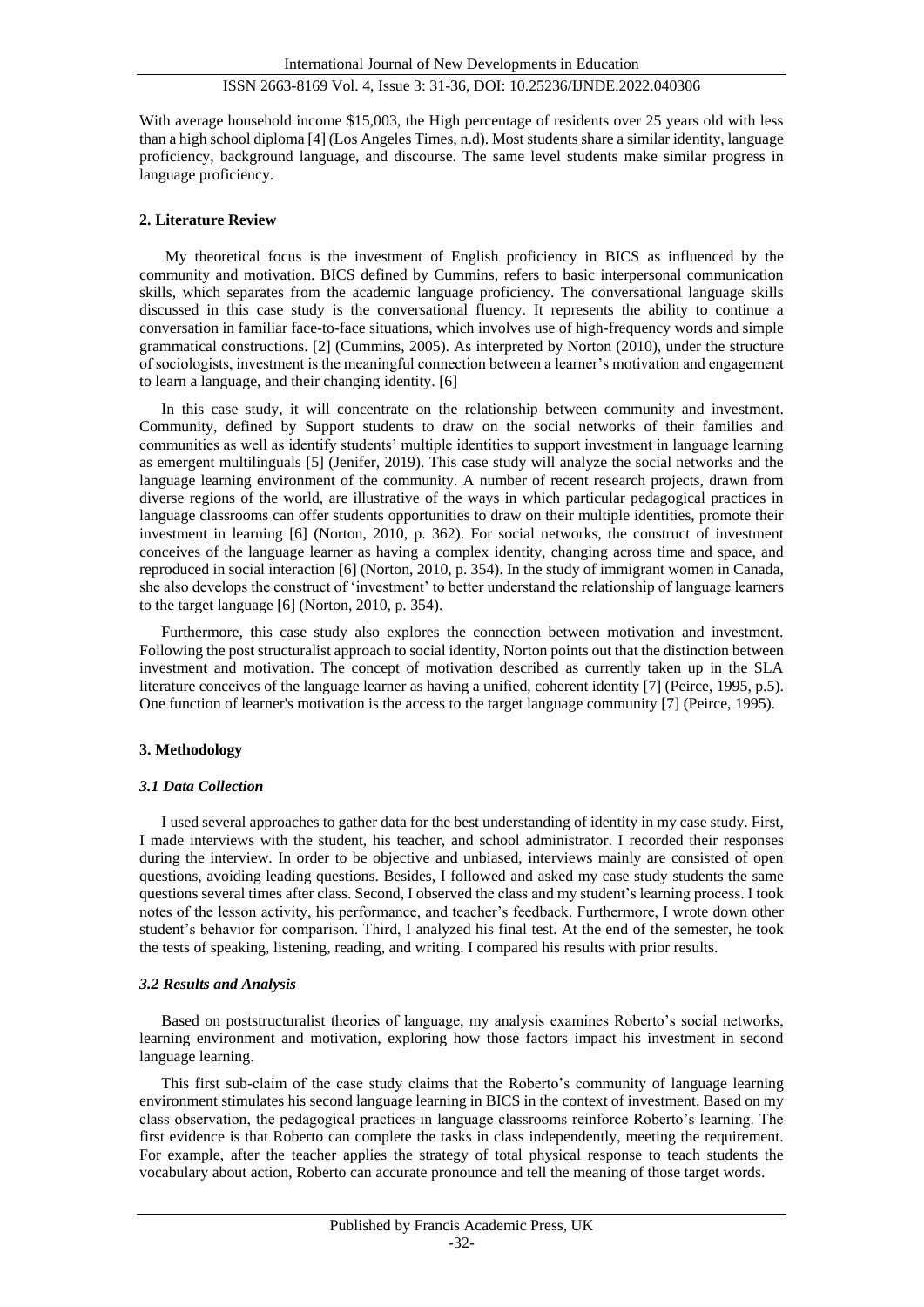Roberto's language learning enhanced the evidence of BICS's investment including his quotation from the interview. From our interview, Roberto said, "I like the activity in class. I can practice. The conversation about questions in class is the same….when I'm in supermarket. I can learn how to use. The teacher often tells about life here. I have the casi símil pasado (Spanish). It's very interesting." As stated in the interview, the teaching method in class such as information gap offers Roberto the opportunity to practice oral speaking and listening. Besides, the approach considering the social context in real life helps Roberto apply knowledge and realize the practical value. Hence, when he participated in the class with a familiar topic, he has a high investment and builds a sense of identity.

Apart from Roberto's progress and interest, his high investment reflects in his active participation in class. Roberto has the highest attendance rate in class without leaving school earlier. He is willing to help the absent student with their courses. When he explains the knowledge in the prior class, he makes use of the approach such as modelling which the teacher applied. In language classrooms, pedagogical approaches can not only offer students opportunities to draw on their multiple identities but also promote their investment in learning [6] (Norton, 2010). Roberto's learning environment enhances his knowledge, motivates him, and offers him a sense of identity. Hence, Roberto's high investment in class is associated with his language learning environment.

The second sub-claim of the case study illustrates that Roberto's community of social networks supports his second language learning in BICS in terms of investment. The benefits of a closer social relationship with others lead to Roberto's high investment in BICS. One obvious evidence of his high investment is that he has a notebook recording his pronunciation mistakes and unfamiliar expression from the daily conversation. He did the note-taking out of self-improvement, which is not required by the courses. He will collect and mark his repeated mistakes for practicing.

Roberto's investment in extra assignments results from the social relationship, connecting with the commentary from his son and himself. His son mentions, "At home, my dad only asks me whether I finished the homework, or how is it going at school. Sometimes we talk about soccer but in Spanish. He will try to speak English with me now. Even though he makes some mistakes, I will explain it to him. We spend more time together." Roberto said "I learn English for better knowing my sons, .and their life." According to two interviews, his son is willing to help him with his language learning in BICS. The process of learning makes them share more common in social identity. With the strong inclination to maintain a better relationship with his family, his high investment becomes more evident, aiming to make the progress of BICS.

Aside from the desire and the interaction with family, he also has more sense of identity in his working community. He was the part-time uber driver. Before attending the course, he sticks the sign of "don't speak English" at the back of his seat. He seldom communicates with English speakers. However, currently he chats with passages about weather or daily life. From the comments which he received on the app, passages encourage him to keep practicing and give him positive feedback about his oral speaking. When the language learners speak for exchanging information [7] (Peirce, 1995), Roberto's active intercommunication with others accords with his high investment in BICS. He has a high affective filter to involve into the society.

The last sub-claim of this case study aims to explain that Roberto's motivation for BICS matches with his progress in BICS within the framework of investment. According to Roberto's note-taking and performance in class, and my interviews with him, I make the conclusion that Roberto's investment in BICS is high. The first evidence is that Robert has completed all 10 assignments of simple grammatical constructions with an average over 90% accuracy rate. For a part-time student who has to keep working as a driver after class, the number is significantly high for completion rate and correct rate.

The reason why Roberto's performance of assignments as an indication of high investment in BICS is combing response from the interview with Roberto. In the conversation with him, he said that he took the class including the learning activities and assignments seriously. He said, I come to the school to learn English. I pay for the course for learning, not juego (Spanish) play. My son and daughter, they all can speak English. I want to learn well to talk with them. Sometimes I have bad memory. I a menudo (Spanish) often forget some words and pasado (Spanish) the past tense. I repeat.. and practice after class. Y repaso los comentarios del professor (Spanish). I see the notes from the class… and practice speaking. According to the quote from the interview, Roberto values the English learning opportunity in class. He has a clear and specific goal for studying. He reflects on his performance and be aware of his weakness. With this motivation in mind, he attaches importance to the assignments to enhance his acquisition.

Except for reflection and expectation, Roberto also associates the identity with other classmates in class. Roberto actively participates in group work with classmates. They practice oral speaking of the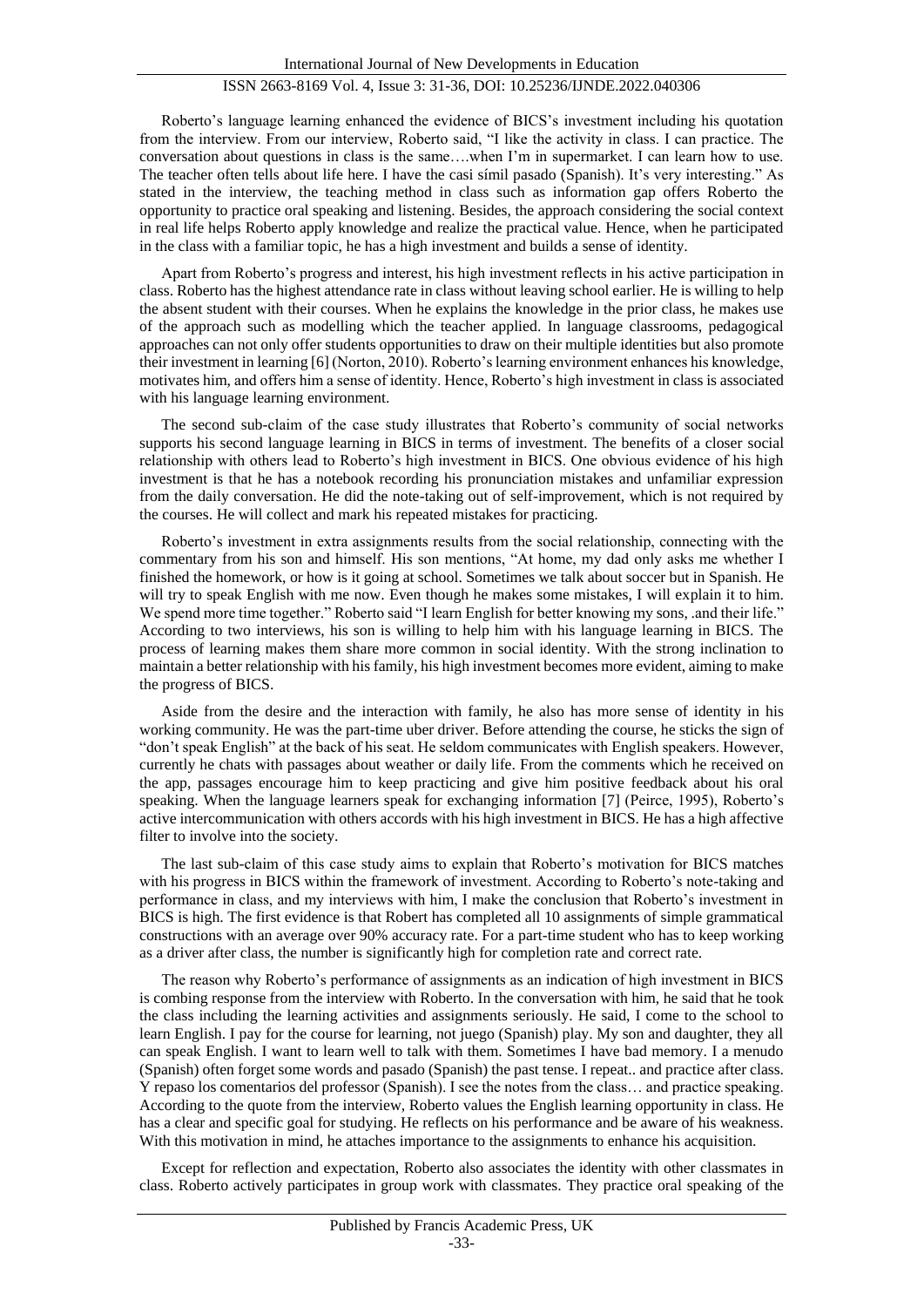dialogue in the textbook. During the break time, he questions the classmates in Spanish about what he does not understand. Roberto's high investment in BICS and activities as a result of his positive attitude towards others, as well as feeling motivated. According to Norton (2010), the needs, desires, and negotiations of students are integral to their investment in the target language [6] (p.355). Roberto's high motivation for BICS development is in accordance with his investment in second language learning. Thus, he has a high affective filter in class, which matches Krashen's affective filter hypothesis [3] (Karashen, 1982).

#### **4. Discussion**

#### *4.1 Conclusions and Recommendations*

To conclude, I found that Roberto's investment of BICS is affected by the multiple factors of community and his motivation. First, Roberto's language learning environment makes him engage in language comprehension and construction, supporting his investment. Second, the shared identity of language closes the social connection between Roberto and others, which in turn stimulates his further investment. Third, Roberto's high investment accords with his strong motivation in improving his BICS.

Regarding the instructional program provided for Roberto, it is beneficial for building the learner's investment in the following aspects. First, the program applies differentiation that it divides students into six different levels. This distinction makes the program to design an appropriate course and select the proper material for learners with different language proficiency. Second, the program employs responsible and experienced instructors with certification. In the program, the instructors make use of various pedagogical approaches for language learning. For example, the instructor in my class uses the oral-situational approach and the communicative approach to improve students' listening and speaking. After class, instructors will gather to discuss their teaching methods, which aims to improve students' implicit and explicit knowledge.

I make some recommendations for the teacher and Roberto to support his further language development. First, drawing from Norton (2010), learners' investment should be conforming with the understanding and construction of the material[6]. Similar to Vygotsky's zone of proximal development, to mediate learners' investment, the teacher should follow the principle of gradual improvement. Some of the formal newspaper reading is beyond students' capability, which may prevent them from further investing. The teacher may use informal reading like the advertisement instead. Second, we need to examine learners' multiple communities and understand who can and who cannot be imagined as a legitimate speaker of a particular language [8] (Pavlenko & Norton, 2007, p.595). Even though most student's first language is Spanish, they have various motivation and background. In class, the teacher should pay attention to the students who feel alienated. The teacher may employ strategies to explain the knowledge, catering to different learning styles. For example, when the teacher explains the vocabulary, she may use the pictures, action and the sound. Third, there are some suggestions for Roberto's future learning. His pronunciation is partly influenced by language transfer of his first language. He should pay attention to the difference of the dissimilar pronunciation between Spanish and English such as the pronunciation of b. Except for learning grammar knowledge in class, he could expand his horizon of culture and history of America to build this identity.

#### *4.2 Personal Reflection on Case Study Experience*

As a teacher, I will consider whether I provide the available learning environment for learners' investment. First, I should design the activity to meet the lesson objectives. For example, for vocabulary teaching, I can teach semantic maps to connect the target word with relevant words. Second, students should be actively engaging in the lesson given. For instance, students are more interested in class with popular songs and TV shows.

### *4.3 Limitations of the Study*

The fact that this is a case-study cannot be generalized to other language learners. The study applies constrained methods for collecting data. Due to the limited time of the 10-class observation, the data gathered is insufficient as well. The purpose of the study is narrow in the deep understanding of the language learner with particular a topic.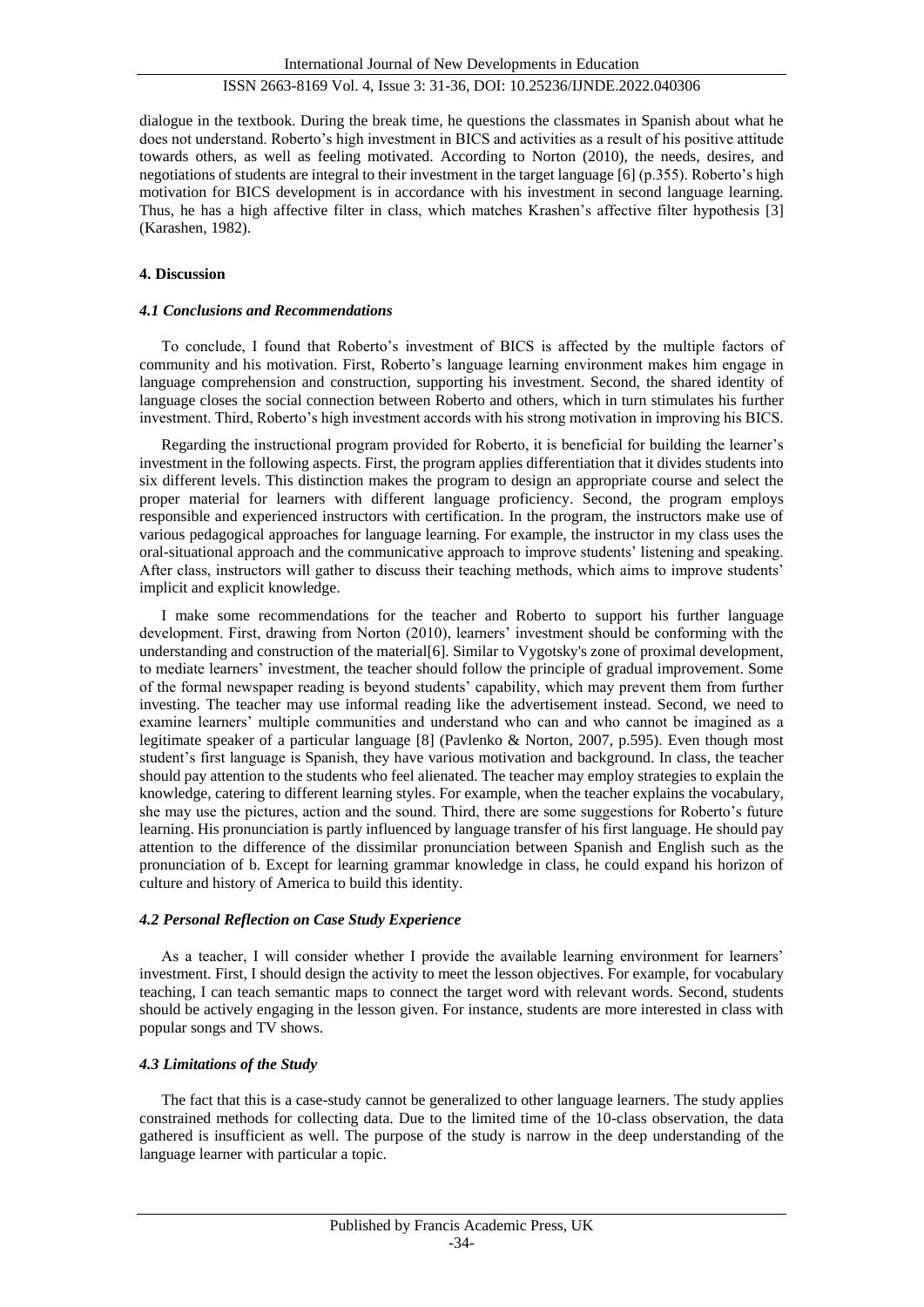### **Appendices**

(1) Appendix A

Research Question for Case Study Student:

Hi! I'm Zhihui Zhang. I come here for observing the class in the following week. I choose you as my case study student. Now I have few questions for you. If you don't understand my questions, I will repeat it in Spanish. Te elijo Como mi estudiante de estudio de caso. Ahora tengo algunas preguntas para ti. Si no entiende mis preguntas, las repetiré en español.

- What's your name?
- How is going with you today?
- How old are you? When did you come to the USA?
- Who do you live with? Do they speak English?
- What do you do? Do other people in your company speak English?
- Why do you want to learn English? ¿Por qué quieres aprender ingles?
- How long have you participated in the program? Do you attend any other program before?
- How long will you plan to learn here?

• For speaking, listening, reading and writing, which parts do you have the most difficulty with? What other difficulty do you meet in learning? ¿Qué otra dificultad encuentras en el aprendizaje?

• Which section do you make progress after learning here? What activity in class you like the most? ¿Qué actividad en clase te gusta más?

• What do you do after class for learning? How do your family help your learning?

Thanks for your patience and time. Have a good weekend.

(2) Appendix B

Research Question for Teacher of Case Study Student:

Hi! I'm Zhihui Zhang. I'm a graduate student from the TESOL program of USC. I really appreciate your time for this interview.

- First, where are you born? What is the nationality of your parents?
- What other languages can you speak except English?
- Are you always living in Los Angles? Where have you been in the USA?
- Which university do you go to? Which subject do you major in?
- What other job do you do before?
- Why do you choose to teach English? Why do you want to teach adults?

• Tell me something about your teaching experience. How long have you been teaching adults? Which certification of teaching do you get?

- What kind of class do you prefer? Traditional class or Interactive class?
- What language do you speak in class? Will you use Spanish?

• What do you think of the students' absence? How do you adjust your lesson plan for different levels of students?

- What material do you use? Where do you find those materials?
- What exams do students take in the ESL class?
- What is the major problem of adults in L2 learning? How do you usually help them?
- Thank you so much for being here.

Administrator of Case Study Student: